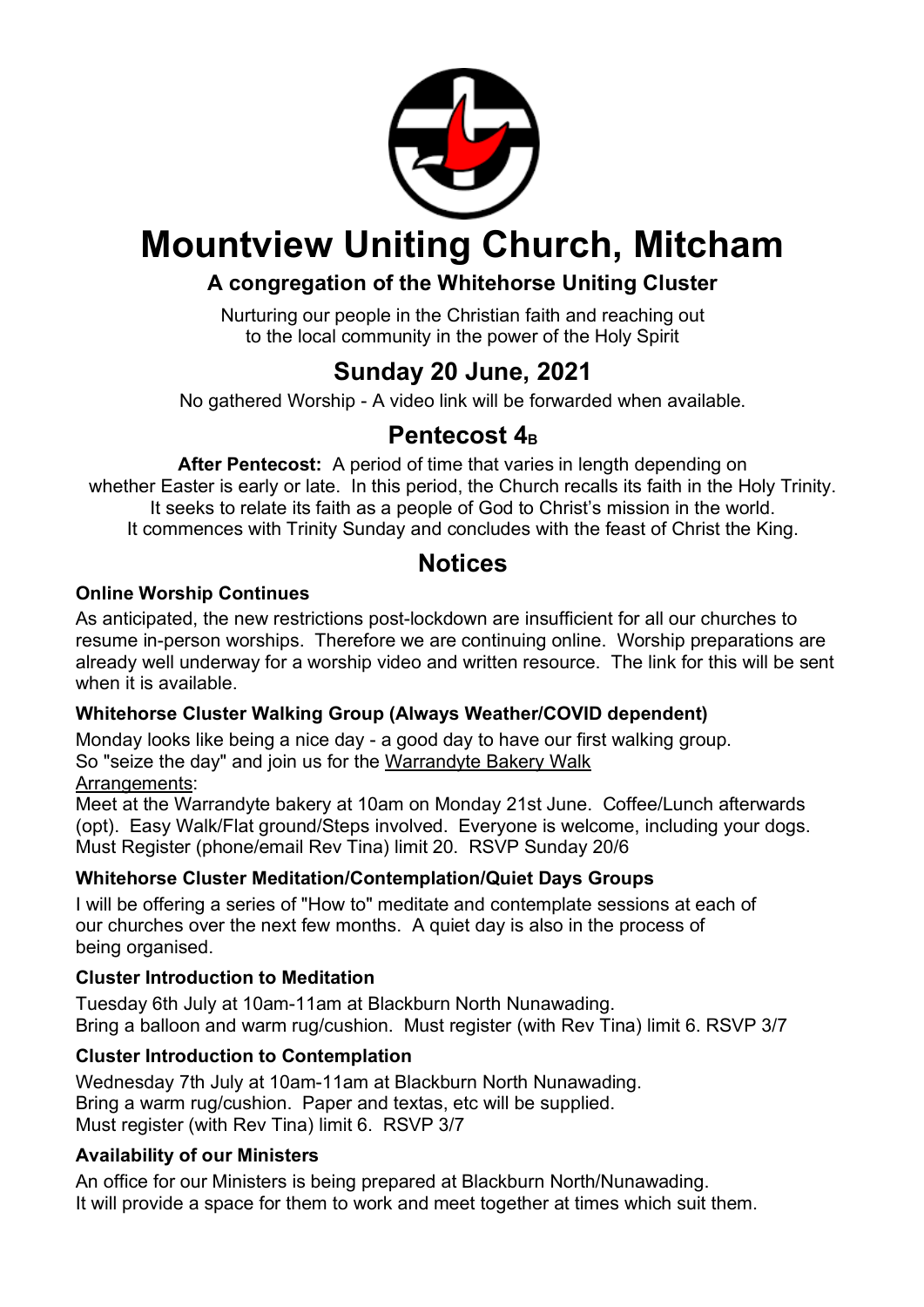Ministers are generally unavailable on Fridays and Saturdays. Their working days are as follows:

- Rev Peter Cannon, Sunday to Thursday
- Rev Tina Lyndon Ng, Sunday, Tuesday, Wednesday, Thursday (flexible)
- Rev Pete Rivett, partial days on Sunday, Monday, Tuesday and Wednesday

Ministers will coordinate amongst themselves to address any urgent matter.

## Lynne Rosenthal.

## **Worship Roster**

#### **This Sunday 20 June: UCA Anniversary Combined Service**

Margaret Swain (Vestry/Fellowship) Jill Kidd (Fellowship) John Cosstick (Lead Steward)

#### **Next Sunday 27 June: Rev Pete Rivett**

Margot Kemke (Vestry/Fellowship) Heather Barnes (Fellowship) Peter Cox (Lead Steward)

## **Lectionary Readings**

#### **This Sunday 20 June:**

Margaret Cosstick 1 Samuel 17: 1a, 4-11, 19-23, 32-49 or 1 Samuel 17:57-18:5, 10-16 Psalm 9: 9-20 or Psalms 133 2 Corinthians 6:1-13 Mark 4:35-41

#### **Next Sunday 27 June:**

Daniel Jackson 2 Samuel 1:1, 17-27 Psalm 130 2 Corinthians 8:7-15 Mark 5:21-43

## **Prayer Cycles**

Rostered members for 'Prayers of The People' – please email your prayer (for your upcoming Sunday) to multi-media@mountview.unitingchurch.org.au before 6pm Thursday

#### **This Sunday 20 June:**

Geoffrey Willis World: Malawi, Zambia Ecumenical: Engage Community Church Ringwood UCA: Canterbury (Balwyn Road), Canterbury (Highfield Road); Uniting's Kildonan

#### **Next Sunday 27 June:**

Trevor de Run World: Kenya, Tanzania Ecumenical: Independent Churches in Whitehorse UCA: Carlton (Church of All Nations); Kingswood College

## **Lawn Mowing Roster**

**June:** Tim Menger and Michael Plumridge

## **Mountview Contacts**

| All Pastoral Matters: Heather B      | Mountview's Pastoral Care Coordinator                                                                  |
|--------------------------------------|--------------------------------------------------------------------------------------------------------|
| Centre 81 Outreach Ministry: Jill    | Tue and Fri mornings 10 AM - 12 noon. Ph: 9873 1726                                                    |
| Multi-media: Rob                     | multi-media@mountview.unitingchurch.org.au                                                             |
| <b>Property Bookings: Eddie</b>      | M: 0447 312 996 or<br>bookings@mountviewuca.org                                                        |
| <b>Weekly Notice Sheet: Margaret</b> | Contributions by 6pm Thursday please:<br>notices@mountview.unitingchurch.org.au                        |
| <b>Other Contact Details:</b>        | As listed on our 'Contact Us' website page:<br>https://www.mountviewuca.org/contact-us--mountview.html |